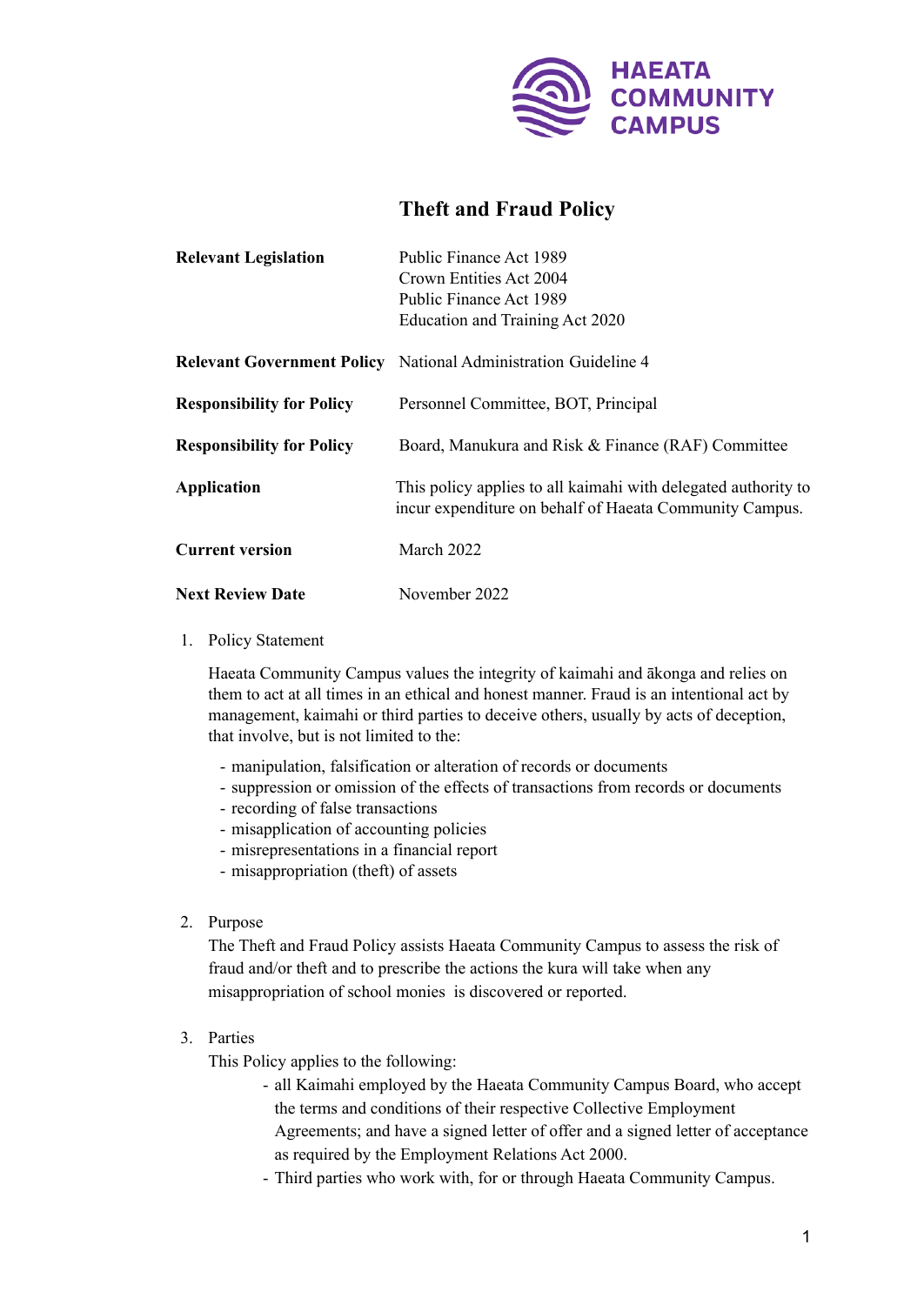#### 4. Responsibilities

The Board has zero tolerance with regard to theft and fraudulent behaviour and accepts that it has a responsibility to protect the physical and financial resources of the kura. The Manukura shall establish systems and procedures to guard against the actions of fraud and theft and will implement systems to record and report alleged or actual fraud to the board, and appropriate law enforcement authorities or other agencies. Any and all investigations will be conducted in a manner that conforms to the principles of due process, equity, natural justice and fairness. All kaimahi have obligations to notify and/or act on suspicions of dishonest behaviours and activities, even in the absence of proof. Any kaimahi aware of or suspecting fraudulent activity must promptly report such activity to the Manukura, or the Board Presiding Member if appropriate. Any kaimahi who reports a suspicion of fraud regarding another individual or the kura in good faith will in no circumstances be threatened, intimidated, or dismissed because they acted in accordance with this policy. All instances of alleged fraud will be treated confidentially and investigated promptly to a natural conclusion. The Manukura will notify the Board of the alleged fraud, as appropriate.

#### 5. Procedures

In the event of alleged theft or fraud, the Manukura or Presiding Member if appropriate shall notify the kura's insurer and investigate the allegation following clear due process, equity, and fairness. The investigator shall seek advice when appropriate from the following; the kura's liability insurer, Ministry School Finance Adviser, auditor, forensic accountant, or solicitor. The investigator must record the details of the allegation, the person or persons allegedly involved, and the quantity and/or value of the theft or fraud. A draft report shall be provided to the Presiding Member of the information received and consultation must occur. The investigator shall meet with the person who is the subject of the allegation of theft or fraud and their representatives to explain the complaint against them. Minutes of those meetings shall be taken and the veracity of those minutes should be attested by all persons present. Following that initial meeting the person or persons under investigation shall be notified in writing of the processes to be involved from this point on. Where necessary the Board Presiding Member shall lay a complaint with the New Zealand Police and if necessary, commission an independent expert investigation. All instances where theft or fraud is proven shall be prosecuted and the police will be assisted in any investigation as is required.

6. Allegations Concerning the Manukura or a Board Member

In all respects the procedures of this policy must be followed. Any allegation concerning the Manukura should be made to the Presiding Member. Any allegation concerning Board Members should be made to the Manukura. While under investigation all allegations shall be kept confidential to prevent risk to reputation. The